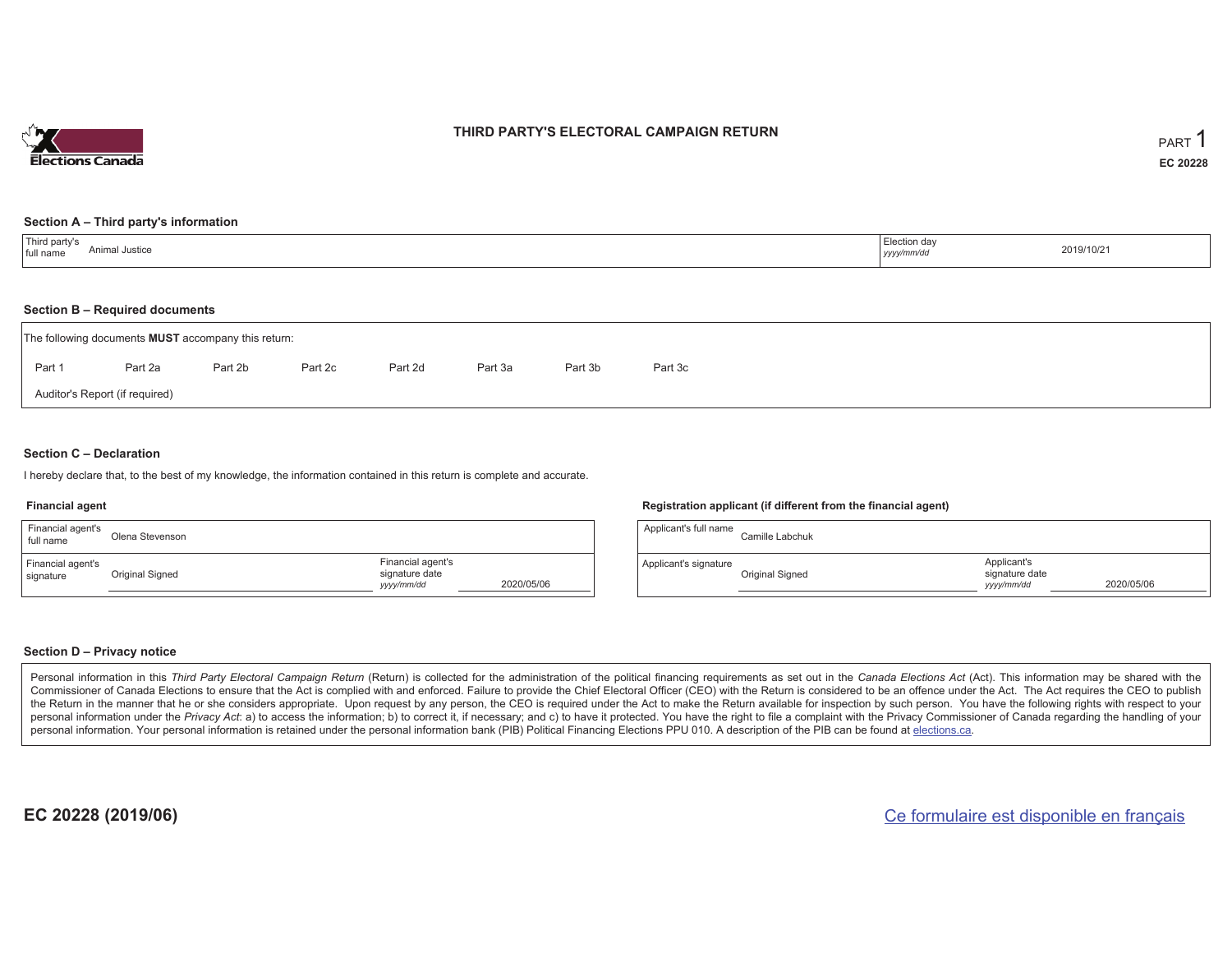

## **THIRD PARTY'S ELECTORAL CAMPAIGN RETURN HIRD PARTY'S ELECTORAL CAMPAIGN RETURN<br>Statement of monetary contributions received PART 2a**

**EC 20228**

| No.                                                                                                                            | Full name | <b>Street</b><br>no. | <b>Street</b> | Apt. | City | Prov./<br>Terr. | Postal<br>code | Date<br>received<br>yyyy/mm/dd                         | Individual | <b>Business /</b><br>Commercial<br>organization | Government | Trade union  | Corporation<br>capital | Unincorporated<br>without share organization or<br>association |
|--------------------------------------------------------------------------------------------------------------------------------|-----------|----------------------|---------------|------|------|-----------------|----------------|--------------------------------------------------------|------------|-------------------------------------------------|------------|--------------|------------------------|----------------------------------------------------------------|
|                                                                                                                                |           |                      |               |      |      |                 |                |                                                        | \$         | \$                                              | \$         | $\mathbf{s}$ | \$                     | \$                                                             |
|                                                                                                                                |           |                      |               |      |      |                 |                |                                                        |            |                                                 |            |              |                        |                                                                |
|                                                                                                                                |           |                      |               |      |      |                 |                |                                                        |            |                                                 |            |              |                        |                                                                |
|                                                                                                                                |           |                      |               |      |      |                 |                |                                                        |            |                                                 |            |              |                        |                                                                |
|                                                                                                                                |           |                      |               |      |      |                 |                |                                                        |            |                                                 |            |              |                        |                                                                |
|                                                                                                                                |           |                      |               |      |      |                 |                |                                                        |            |                                                 |            |              |                        |                                                                |
|                                                                                                                                |           |                      |               |      |      |                 |                |                                                        |            |                                                 |            |              |                        |                                                                |
|                                                                                                                                |           |                      |               |      |      |                 |                |                                                        |            |                                                 |            |              |                        |                                                                |
|                                                                                                                                |           |                      |               |      |      |                 |                |                                                        |            |                                                 |            |              |                        |                                                                |
|                                                                                                                                |           |                      |               |      |      |                 |                |                                                        |            |                                                 |            |              |                        |                                                                |
|                                                                                                                                |           |                      |               |      |      |                 |                |                                                        |            |                                                 |            |              |                        |                                                                |
|                                                                                                                                |           |                      |               |      |      |                 |                |                                                        |            |                                                 |            |              |                        |                                                                |
|                                                                                                                                |           |                      |               |      |      |                 |                |                                                        |            |                                                 |            |              |                        |                                                                |
|                                                                                                                                |           |                      |               |      |      |                 |                |                                                        |            |                                                 |            |              |                        |                                                                |
|                                                                                                                                |           |                      |               |      |      |                 |                |                                                        |            |                                                 |            |              |                        |                                                                |
|                                                                                                                                |           |                      |               |      |      |                 |                |                                                        |            |                                                 |            |              |                        |                                                                |
| Totals carried forward from previous page \$<br>Total amount of monetary contributions by contributors who gave over \$200 (A) |           |                      |               |      |      |                 |                |                                                        |            |                                                 |            |              |                        |                                                                |
|                                                                                                                                |           |                      |               |      |      |                 |                |                                                        |            |                                                 |            |              |                        |                                                                |
| Number of contributors who gave over \$200                                                                                     |           |                      |               |      |      |                 |                |                                                        |            |                                                 |            |              |                        |                                                                |
| Total amount of monetary contributions by contributors who gave \$200 or less $(B)$                                            |           |                      |               |      |      |                 |                |                                                        |            |                                                 |            |              |                        |                                                                |
| Number of contributors who gave \$200 or less                                                                                  |           |                      |               |      |      |                 |                |                                                        |            |                                                 |            |              |                        |                                                                |
| Total amount of all monetary contributions (A+B)                                                                               |           |                      |               |      |      |                 |                |                                                        |            |                                                 |            |              |                        |                                                                |
|                                                                                                                                |           |                      |               |      |      |                 |                | Number of contributors who gave monetary contributions |            |                                                 |            |              |                        |                                                                |

|  | Third<br>party |  | ,,,,,<br><del></del> | 019/10/ | Page |  | . . |  |
|--|----------------|--|----------------------|---------|------|--|-----|--|
|--|----------------|--|----------------------|---------|------|--|-----|--|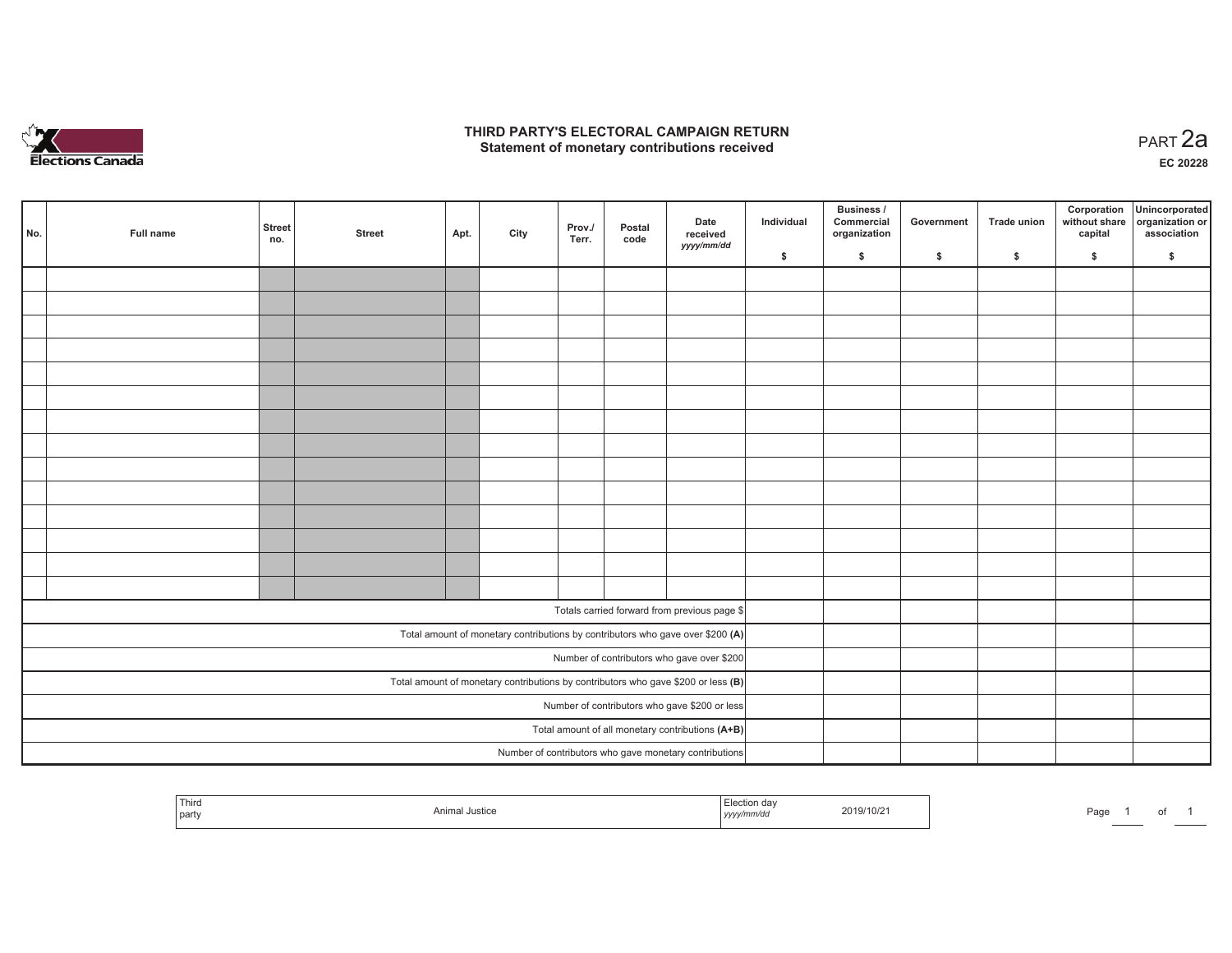

## **THIRD PARTY'S ELECTORAL CAMPAIGN RETURN**  THIRD PARTY'S ELECTORAL CAMPAIGN RETURN<br>Statement of non-monetary contributions received<br> **PART 2b**

1 of 1

| No.                                                                                     | Full name | <b>Street</b><br>no. | <b>Street</b> | Apt. | City | Prov./<br>Terr. | Postal<br>code | Date<br>received<br>yyyy/mm/dd                             | Individual | <b>Business /</b><br>Commercial<br>organization | Government   | Trade union  | Corporation<br>capital | Unincorporated<br>without share organization or<br>association |
|-----------------------------------------------------------------------------------------|-----------|----------------------|---------------|------|------|-----------------|----------------|------------------------------------------------------------|------------|-------------------------------------------------|--------------|--------------|------------------------|----------------------------------------------------------------|
|                                                                                         |           |                      |               |      |      |                 |                |                                                            | \$         | \$                                              | $\mathsf{s}$ | $\mathbf{s}$ | \$                     | \$                                                             |
|                                                                                         |           |                      |               |      |      |                 |                |                                                            |            |                                                 |              |              |                        |                                                                |
|                                                                                         |           |                      |               |      |      |                 |                |                                                            |            |                                                 |              |              |                        |                                                                |
|                                                                                         |           |                      |               |      |      |                 |                |                                                            |            |                                                 |              |              |                        |                                                                |
|                                                                                         |           |                      |               |      |      |                 |                |                                                            |            |                                                 |              |              |                        |                                                                |
|                                                                                         |           |                      |               |      |      |                 |                |                                                            |            |                                                 |              |              |                        |                                                                |
|                                                                                         |           |                      |               |      |      |                 |                |                                                            |            |                                                 |              |              |                        |                                                                |
|                                                                                         |           |                      |               |      |      |                 |                |                                                            |            |                                                 |              |              |                        |                                                                |
|                                                                                         |           |                      |               |      |      |                 |                |                                                            |            |                                                 |              |              |                        |                                                                |
|                                                                                         |           |                      |               |      |      |                 |                |                                                            |            |                                                 |              |              |                        |                                                                |
|                                                                                         |           |                      |               |      |      |                 |                |                                                            |            |                                                 |              |              |                        |                                                                |
|                                                                                         |           |                      |               |      |      |                 |                |                                                            |            |                                                 |              |              |                        |                                                                |
|                                                                                         |           |                      |               |      |      |                 |                |                                                            |            |                                                 |              |              |                        |                                                                |
|                                                                                         |           |                      |               |      |      |                 |                |                                                            |            |                                                 |              |              |                        |                                                                |
|                                                                                         |           |                      |               |      |      |                 |                |                                                            |            |                                                 |              |              |                        |                                                                |
|                                                                                         |           |                      |               |      |      |                 |                |                                                            |            |                                                 |              |              |                        |                                                                |
| Totals carried forward from previous page \$                                            |           |                      |               |      |      |                 |                |                                                            |            |                                                 |              |              |                        |                                                                |
| Total amount of non-monetary contributions by contributors who gave over \$200 (A)      |           |                      |               |      |      |                 |                |                                                            |            |                                                 |              |              |                        |                                                                |
| Number of contributors who gave over \$200                                              |           |                      |               |      |      |                 |                |                                                            |            |                                                 |              |              |                        |                                                                |
| Total amount of non-monetary contributions by contributors who gave \$200 or less $(B)$ |           |                      |               |      |      |                 |                |                                                            |            |                                                 |              |              |                        |                                                                |
| Number of contributors who gave \$200 or less                                           |           |                      |               |      |      |                 |                |                                                            |            |                                                 |              |              |                        |                                                                |
| Total amount of all non-monetary contributions (A+B)                                    |           |                      |               |      |      |                 |                |                                                            |            |                                                 |              |              |                        |                                                                |
|                                                                                         |           |                      |               |      |      |                 |                | Number of contributors who gave non-monetary contributions |            |                                                 |              |              |                        |                                                                |

| Third<br>- -<br>party | \nim.<br>Justice | da'<br>:uuu<br><i>m/di</i><br>,,,,, | 2019/10/2 | Page |
|-----------------------|------------------|-------------------------------------|-----------|------|
|                       |                  |                                     |           |      |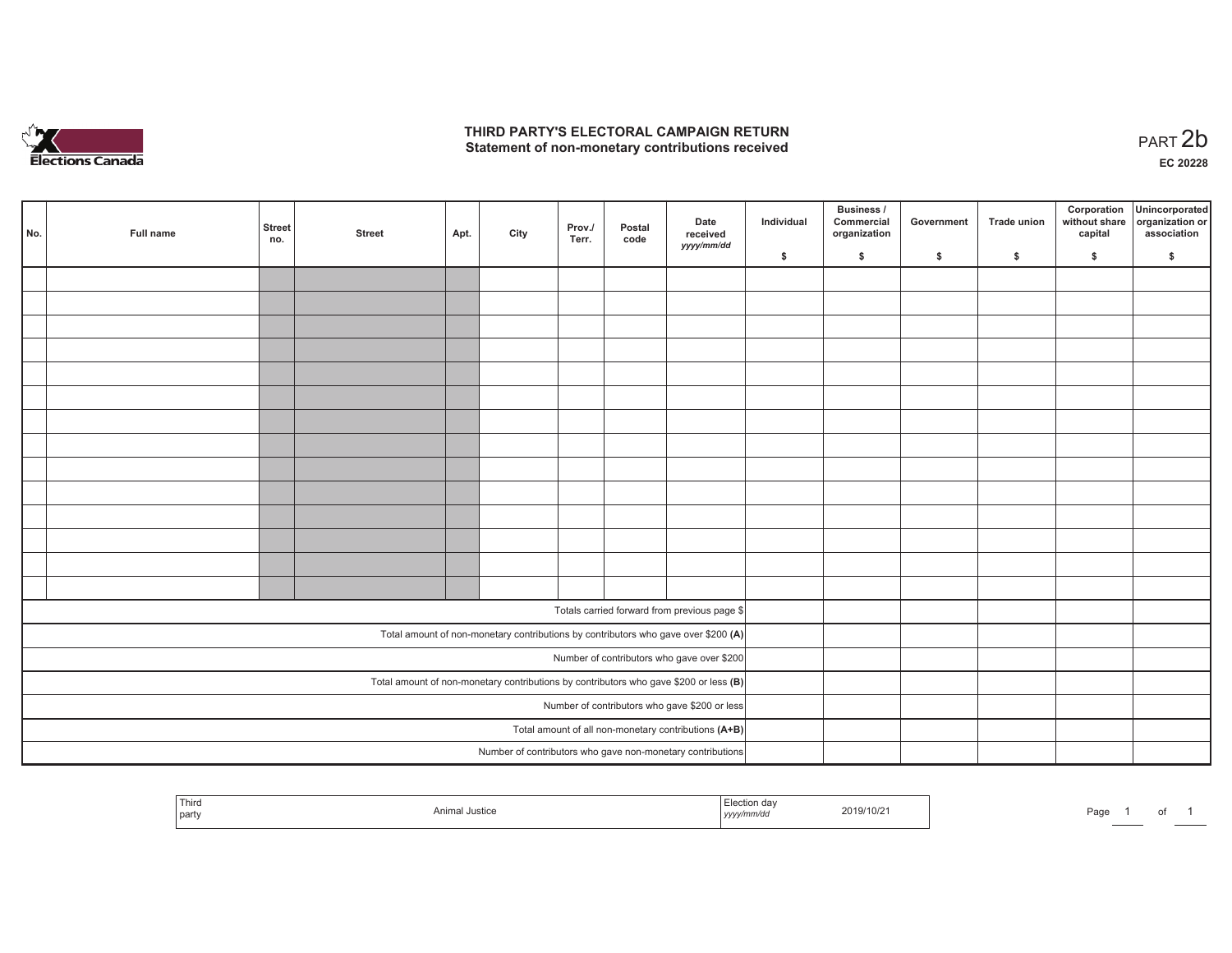

## **THIRD PARTY'S ELECTORAL CAMPAIGN RETURN STATE:** PARTY'S ELECTORAL CAMPAIGN RETURN<br>
Statement of operating loans received

**EC 20228**

| No.                                                               | Full name | <b>Street</b><br>no. | <b>Street</b> | Apt. | City | Prov./<br>Terr. | Postal<br>code | Date<br>received                             | Individual | Business /<br>Commercial<br>organization | Government | Trade union | Corporation<br>capital | Unincorporated<br>without share organization or<br>association |
|-------------------------------------------------------------------|-----------|----------------------|---------------|------|------|-----------------|----------------|----------------------------------------------|------------|------------------------------------------|------------|-------------|------------------------|----------------------------------------------------------------|
|                                                                   |           |                      |               |      |      |                 |                | yyyy/mm/dd                                   | \$         | \$                                       | \$         | \$          | \$                     | \$                                                             |
|                                                                   |           |                      |               |      |      |                 |                |                                              |            |                                          |            |             |                        |                                                                |
|                                                                   |           |                      |               |      |      |                 |                |                                              |            |                                          |            |             |                        |                                                                |
|                                                                   |           |                      |               |      |      |                 |                |                                              |            |                                          |            |             |                        |                                                                |
|                                                                   |           |                      |               |      |      |                 |                |                                              |            |                                          |            |             |                        |                                                                |
|                                                                   |           |                      |               |      |      |                 |                |                                              |            |                                          |            |             |                        |                                                                |
|                                                                   |           |                      |               |      |      |                 |                |                                              |            |                                          |            |             |                        |                                                                |
|                                                                   |           |                      |               |      |      |                 |                |                                              |            |                                          |            |             |                        |                                                                |
|                                                                   |           |                      |               |      |      |                 |                |                                              |            |                                          |            |             |                        |                                                                |
|                                                                   |           |                      |               |      |      |                 |                |                                              |            |                                          |            |             |                        |                                                                |
|                                                                   |           |                      |               |      |      |                 |                |                                              |            |                                          |            |             |                        |                                                                |
|                                                                   |           |                      |               |      |      |                 |                |                                              |            |                                          |            |             |                        |                                                                |
|                                                                   |           |                      |               |      |      |                 |                |                                              |            |                                          |            |             |                        |                                                                |
|                                                                   |           |                      |               |      |      |                 |                |                                              |            |                                          |            |             |                        |                                                                |
|                                                                   |           |                      |               |      |      |                 |                |                                              |            |                                          |            |             |                        |                                                                |
|                                                                   |           |                      |               |      |      |                 |                | Totals carried forward from previous page \$ |            |                                          |            |             |                        |                                                                |
| Total amount of loans by lenders who provided over \$200 (A)      |           |                      |               |      |      |                 |                |                                              |            |                                          |            |             |                        |                                                                |
| Number of lenders who provided over \$200                         |           |                      |               |      |      |                 |                |                                              |            |                                          |            |             |                        |                                                                |
| Total amount of loans by lenders who provided \$200 or less $(B)$ |           |                      |               |      |      |                 |                |                                              |            |                                          |            |             |                        |                                                                |
| Number of lenders who provided \$200 or less                      |           |                      |               |      |      |                 |                |                                              |            |                                          |            |             |                        |                                                                |
| Total amount of all loans (A+B)                                   |           |                      |               |      |      |                 |                |                                              |            |                                          |            |             |                        |                                                                |
|                                                                   |           |                      |               |      |      |                 |                | Number of all lenders who provided loans     |            |                                          |            |             |                        |                                                                |

| Third<br>part | 19/10/2<br>. | Paα |
|---------------|--------------|-----|
|---------------|--------------|-----|

of 1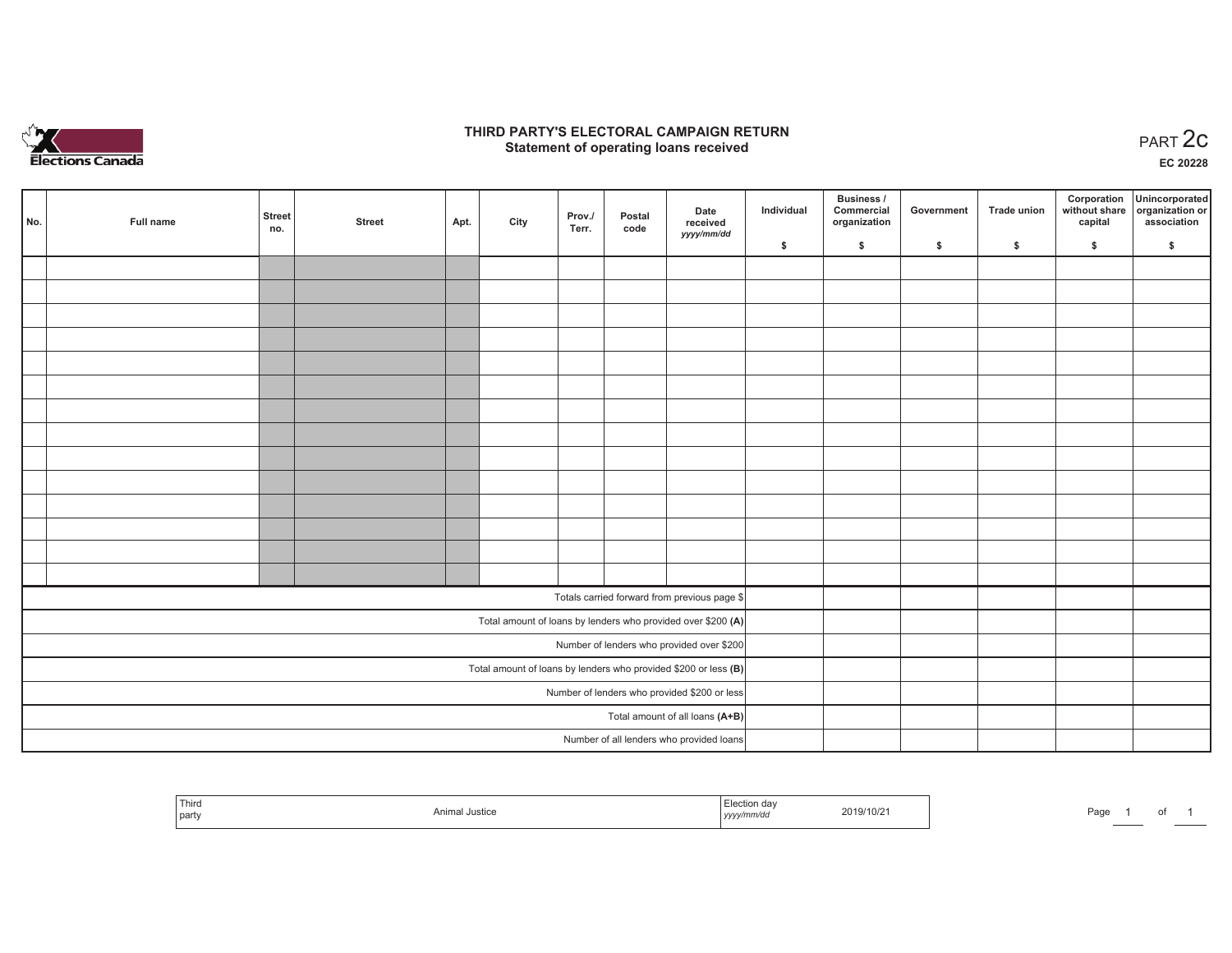

# **THIRD PARTY'S ELECTORAL CAMPAIGN RETURN S** ELECTORAL CAMPAIGN RETURN<br>Summary of inflows PART 2d

| No.   | Type of contributor / lender                 | <b>Monetary</b><br>contributions<br>(Part 2a) | Non-monetary<br>contributions<br>(Part 2b) | Loans<br>(Part 2c) | <b>Total</b> | Number of<br>contributors and<br>lenders |
|-------|----------------------------------------------|-----------------------------------------------|--------------------------------------------|--------------------|--------------|------------------------------------------|
|       |                                              | \$                                            | \$                                         | \$                 | \$           |                                          |
| 1.    | Individuals                                  |                                               |                                            |                    |              |                                          |
| 2.    | Businesses / Commercial organizations        |                                               |                                            |                    |              |                                          |
| 3.    | Governments                                  |                                               |                                            |                    |              |                                          |
| 4.    | Trade unions                                 |                                               |                                            |                    |              |                                          |
| 5.    | Corporations without share capital           |                                               |                                            |                    |              |                                          |
| 6.    | Unincorporated organizations or associations |                                               |                                            |                    |              |                                          |
| 7.    | Total (items 1 to 6)                         |                                               |                                            |                    |              |                                          |
| Total |                                              |                                               |                                            |                    |              |                                          |
| 8.    | Amount of third party's resources used       |                                               |                                            |                    | 5,333.23     |                                          |
| 9.    | Grand total (items 7 and 8)                  |                                               |                                            |                    | 5,333.23     |                                          |

| Third<br>party | Animal Justice | Election dav<br>' yyyy/mm/dd<br>,,,, | 2019/10/21 |
|----------------|----------------|--------------------------------------|------------|
|----------------|----------------|--------------------------------------|------------|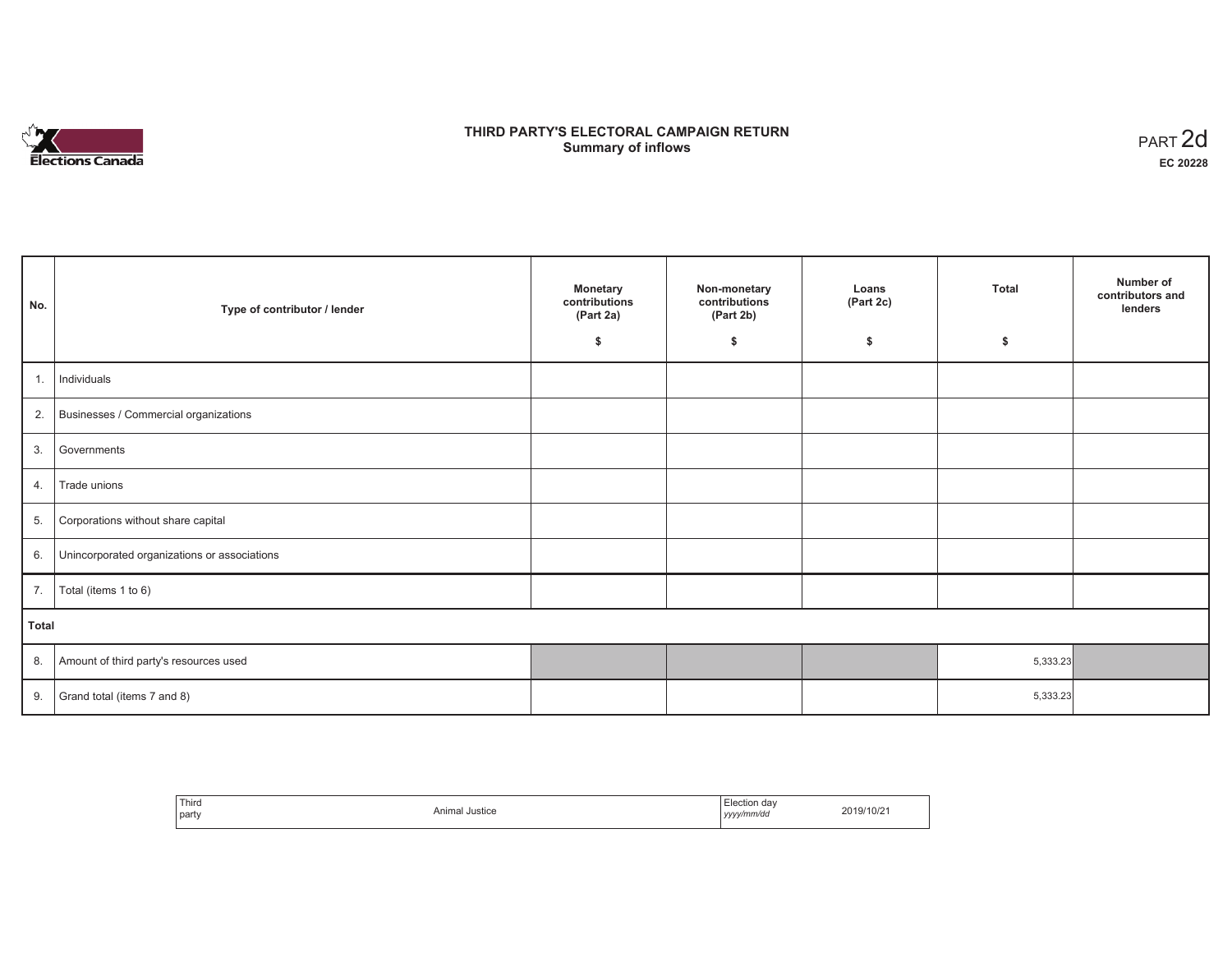

## **THIRD PARTY'S ELECTORAL CAMPAIGN RETURN Statement of expenses incurred for regulated activities that take place during the pre-election period**  *(Only applicable to a fixed-date general election)*

For a list of expense types, expense categories and expense subcategories, refer to Annex II in the Instructions.

| No.                                          | Date<br>incurred<br>yyyy/mm/dd | ED Code<br>$($ if applicable $)$ | Supplier | <b>Expense type</b> | Expense<br>category | Expense<br>subcategory | Starting date Ending date<br>of activity, of activity,<br>advertisement advertisement<br>or survey<br>yyyy/mm/dd | or survey<br>yyyy/mm/dd | Place of activity or<br>advertisement | <b>Expense amount</b><br>\$ |
|----------------------------------------------|--------------------------------|----------------------------------|----------|---------------------|---------------------|------------------------|------------------------------------------------------------------------------------------------------------------|-------------------------|---------------------------------------|-----------------------------|
|                                              |                                |                                  |          |                     |                     |                        |                                                                                                                  |                         |                                       |                             |
|                                              |                                |                                  |          |                     |                     |                        |                                                                                                                  |                         |                                       |                             |
|                                              |                                |                                  |          |                     |                     |                        |                                                                                                                  |                         |                                       |                             |
|                                              |                                |                                  |          |                     |                     |                        |                                                                                                                  |                         |                                       |                             |
|                                              |                                |                                  |          |                     |                     |                        |                                                                                                                  |                         |                                       |                             |
|                                              |                                |                                  |          |                     |                     |                        |                                                                                                                  |                         |                                       |                             |
|                                              |                                |                                  |          |                     |                     |                        |                                                                                                                  |                         |                                       |                             |
|                                              |                                |                                  |          |                     |                     |                        |                                                                                                                  |                         |                                       |                             |
|                                              |                                |                                  |          |                     |                     |                        |                                                                                                                  |                         |                                       |                             |
|                                              |                                |                                  |          |                     |                     |                        |                                                                                                                  |                         |                                       |                             |
|                                              |                                |                                  |          |                     |                     |                        |                                                                                                                  |                         |                                       |                             |
|                                              |                                |                                  |          |                     |                     |                        |                                                                                                                  |                         |                                       |                             |
|                                              |                                |                                  |          |                     |                     |                        |                                                                                                                  |                         |                                       |                             |
|                                              |                                |                                  |          |                     |                     |                        |                                                                                                                  |                         |                                       |                             |
|                                              |                                |                                  |          |                     |                     |                        |                                                                                                                  |                         |                                       |                             |
|                                              |                                |                                  |          |                     |                     |                        |                                                                                                                  |                         |                                       |                             |
|                                              |                                |                                  |          |                     |                     |                        |                                                                                                                  |                         |                                       |                             |
| Totals carried forward from previous page \$ |                                |                                  |          |                     |                     |                        |                                                                                                                  |                         |                                       |                             |
| Total \$                                     |                                |                                  |          |                     |                     |                        |                                                                                                                  |                         |                                       |                             |

| <sup>l</sup> Third<br>party | Animal Justice | Election day<br>2019/10/2<br>yyyy/mm/dd<br>-- | Page |
|-----------------------------|----------------|-----------------------------------------------|------|
|-----------------------------|----------------|-----------------------------------------------|------|

 $_{\sf PART}$ 3a **EC 20228**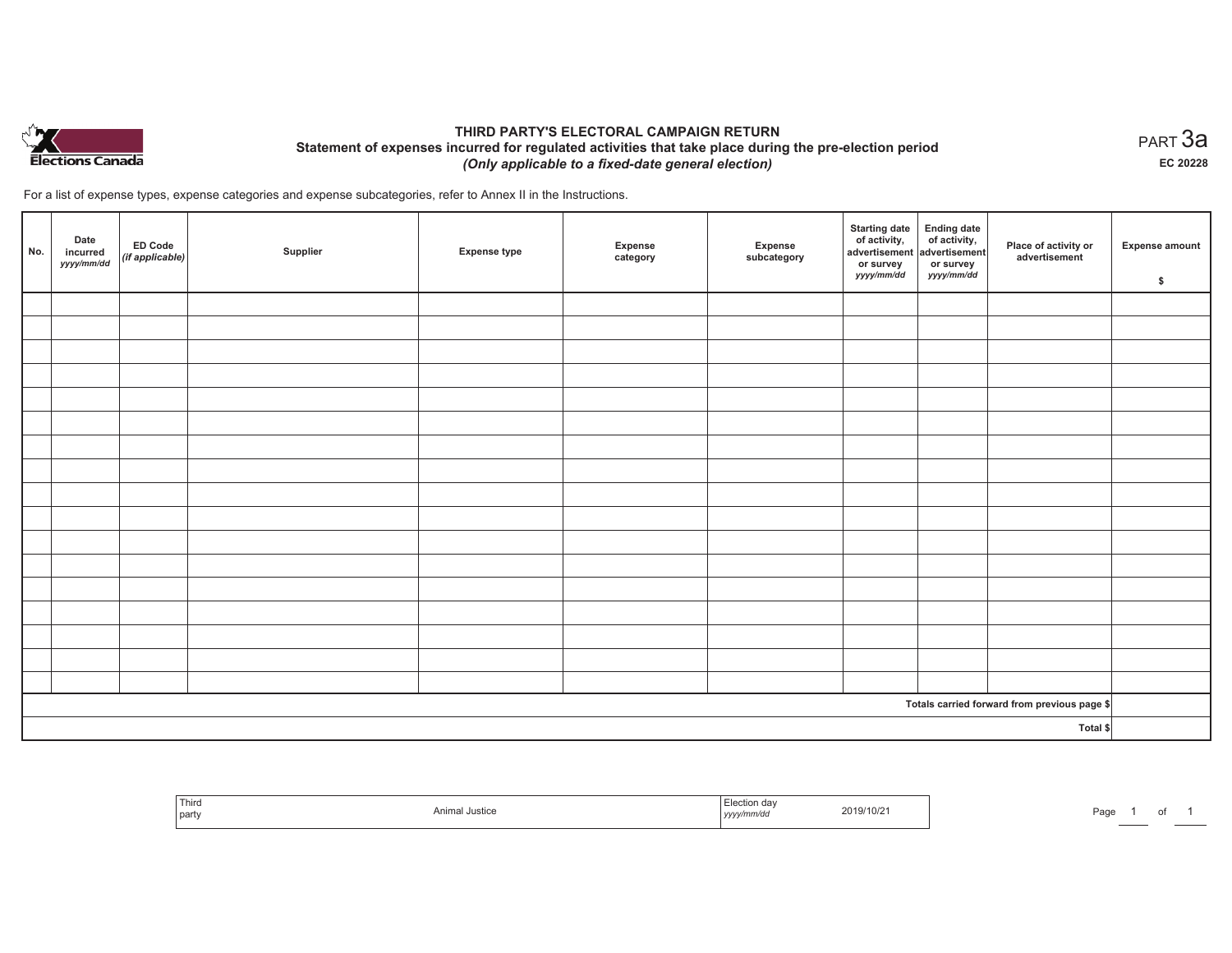

# **THIRD PARTY'S ELECTORAL CAMPAIGN RETURN Statement of expenses incurred for regulated activities that take place during the election period**<br>PART  $3\mathsf{b}$

**EC 20228**

For a list of expense types, expense categories and expense subcategories, refer to Annex II in the Instructions.

| No.                                          | Date<br>incurred<br>yyyy/mm/dd | <b>ED Code</b><br>(if applicable) | Supplier                | <b>Expense type</b> | Expense<br>category                              | <b>Expense</b><br>subcategory | <b>Starting date</b><br>of activity,<br>advertisement<br>or survey<br>yyyy/mm/dd | <b>Ending date</b><br>of activity,<br>advertisement<br>or survey<br>yyyy/mm/dd | Place of activity or<br>advertisement | <b>Expense amount</b> |
|----------------------------------------------|--------------------------------|-----------------------------------|-------------------------|---------------------|--------------------------------------------------|-------------------------------|----------------------------------------------------------------------------------|--------------------------------------------------------------------------------|---------------------------------------|-----------------------|
|                                              |                                |                                   |                         |                     |                                                  |                               |                                                                                  |                                                                                |                                       | \$                    |
|                                              | 2019/09/23                     |                                   | Animal Advocate Support | Partisan activity   | Office                                           | Website - development         | 2019/09/10                                                                       | 2019/09/10                                                                     | National                              | 1,200.00              |
| $\overline{2}$                               | 2019/09/30                     |                                   | <b>CIBC</b>             | Partisan activity   | Other                                            | <b>Bank</b> fees              | 20190931                                                                         | 20190931                                                                       | National                              | 4.00                  |
| 3                                            | 2019/10/01                     |                                   | Plooto                  | Partisan activity   | Other                                            | Transaction fees              | 2019/09/30                                                                       | 2019/09/30                                                                     | National                              | 25.00                 |
| $\overline{4}$                               | 2019/10/29                     |                                   | Sayara Thurston         | Partisan activity   | Salaries, wages & consulting fee Consulting fees |                               | 2019/09/10                                                                       | 2019/10/21                                                                     | National                              | 900.00                |
| 5                                            | 2019/10/08                     |                                   | testerdigital           | Partisan activity   | Office                                           | Website - development         | 2019/10/03                                                                       | 2019/10/21                                                                     | National                              | 2,260.00              |
| 6                                            | 2019/10/21                     |                                   | Animal Justice          | Partisan activity   | Salaries, wages & consulting fee Remuneration    |                               | 2019/09/10                                                                       | 2019/10/21                                                                     | National                              | 769.23                |
| 6                                            | 2019/10/21                     |                                   | Rent                    | Partisan activity   | Office                                           | Rent & lease                  | 2019/09/10                                                                       | 2019/10/21                                                                     | National                              | 175.00                |
|                                              |                                |                                   |                         |                     |                                                  |                               |                                                                                  |                                                                                |                                       |                       |
|                                              |                                |                                   |                         |                     |                                                  |                               |                                                                                  |                                                                                |                                       |                       |
|                                              |                                |                                   |                         |                     |                                                  |                               |                                                                                  |                                                                                |                                       |                       |
|                                              |                                |                                   |                         |                     |                                                  |                               |                                                                                  |                                                                                |                                       |                       |
|                                              |                                |                                   |                         |                     |                                                  |                               |                                                                                  |                                                                                |                                       |                       |
|                                              |                                |                                   |                         |                     |                                                  |                               |                                                                                  |                                                                                |                                       |                       |
|                                              |                                |                                   |                         |                     |                                                  |                               |                                                                                  |                                                                                |                                       |                       |
|                                              |                                |                                   |                         |                     |                                                  |                               |                                                                                  |                                                                                |                                       |                       |
|                                              |                                |                                   |                         |                     |                                                  |                               |                                                                                  |                                                                                |                                       |                       |
|                                              |                                |                                   |                         |                     |                                                  |                               |                                                                                  |                                                                                |                                       |                       |
| Totals carried forward from previous page \$ |                                |                                   |                         |                     |                                                  |                               |                                                                                  |                                                                                |                                       |                       |
|                                              |                                |                                   |                         |                     |                                                  |                               |                                                                                  |                                                                                | Total \$                              | 5,333.23              |

| 019/10/2 |
|----------|
|----------|

Page 1 of 1